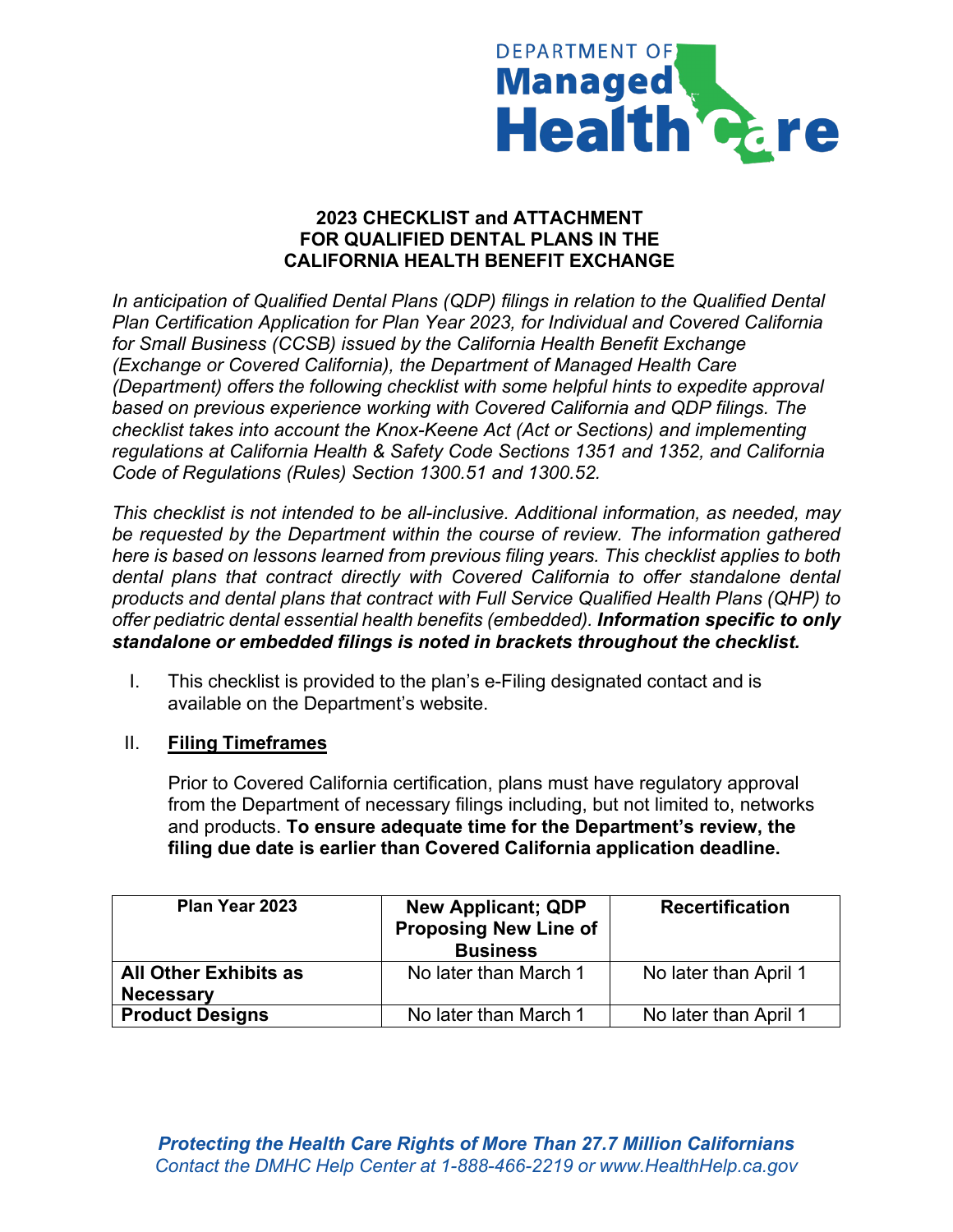### III. **General Filing Information**

- A. For dental plans licensed pursuant to the Act, the Department has primary responsibility for regulatory review and issuing preliminary recommendations with respect to certain selection criteria identified by Covered California. The Department will evaluate whether an applicant is in "good standing," in addition to applying the minimum licensure requirements.
- B. Filing Process: Prepare and submit an Amendment or Material  $M$ odification, $1$  addressing compliance with the Act, Rules, California Patient Protection and Affordable Care Act (CA-ACA) and Federal Patient Protection and Affordable Care Act of 2010 (ACA) laws and regulations relative to QDP certification.
	- 1. When submitting your filing, please:
		- a. **Use the subject title "HBEX QDP Application 2023"**
		- b. **Select "QDP" under "Product & Issues Issues" in the e-Filing system.** This selection will allow the Department to effectively track QDP-related filings.
- C. File standalone dental benefits and embedded pediatric dental benefits as separate filings from each other.
- D. *[Embedded Filings]* File contractual relationships (plan-to-plan agreements) with QHP(s) for embedded Essential Health Benefits (EHB) pediatric dental benefits separately from the plan's benefits filing(s).<sup>2</sup>
- E. Network Filings for embedded EHBs and Standalone products are to be filed separately from the plan's QDP Benefits Filing(s). In both the QDP Benefits Filing(s) Exhibit E-1(s) and the Network Filing Exhibit E-1(s), cross-reference both the QDP Benefits Filing Number(s) and the Network Filing Number(s). **Note**: No Network issues will be reviewed in the Plan's Benefit Filing(s). Please file the narrative of the Network(s) used onexchange, any 10% change updates and relevant Network affirmations in the Plan's separate Network filing. $^3$  In the QDP benefit filing, please only include the Filing Number of the Network Filing(s).

 $1$  If the QDP is revising its products such that the revisions result in a new "product," please submit the product revision as a Material Modification, pursuant to Sections 1351 and 1352. <sup>2</sup> For additional information regarding QHP filing requirements, please see the 2023 Qualified Health Plan Filing Checklist on the Department's website.

<sup>&</sup>lt;sup>3</sup> Please see the 2023 Networks Filing Checklist and Worksheet for QHP & QDP Plans on the Department's website.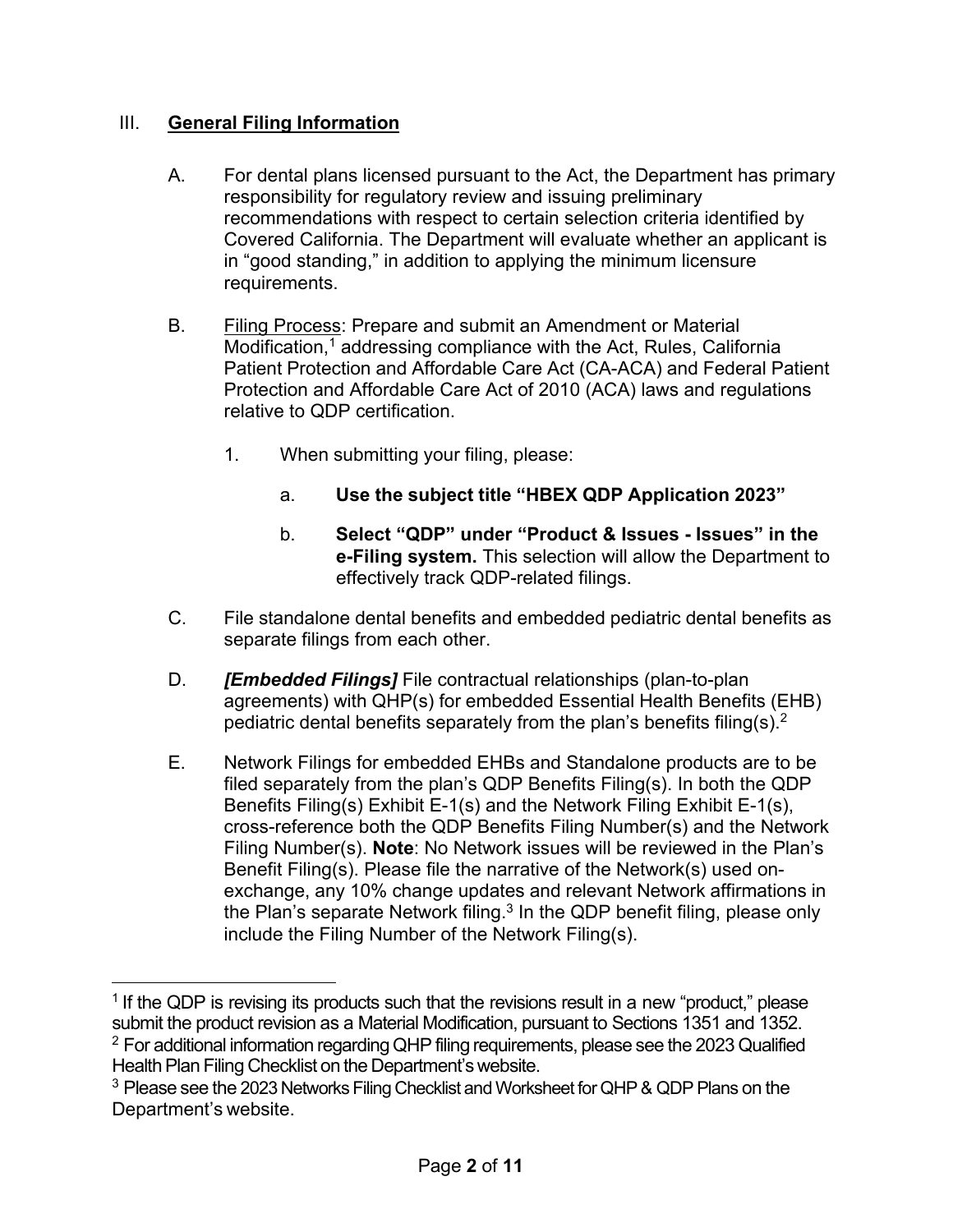### IV. **Helpful Hints based on the Department's Review of Plan Year 2022**

- A. Naming Convention: Please refer back to Covered California and adhere to Covered California's naming convention for on-exchange plans and offexchange mirror products pursuant to Government Code section 100503(f).
- B. Benchmark Plan: The pediatric dental Benchmark Plan is the 2014 Medi-Cal Dental Program.4
	- 1. The Benchmark Plan is the same plan used for Plan Years 2017 through 2022.
	- 2. The Benchmark Plan (based on the 2014 Medi-Cal Program) uses *outdated* CDT codes. Covered California's Standard Benefit Design (SBD) for Plan Year 2023 reflects the most recent CDT codes. Please utilize the SBD provided by Covered California for Plan Year 2023.
	- 3. If you need a copy of the Benchmark Plan, please reach out to your OPL assigned reviewer as soon as possible.
- V. **Exhibit E-1:**<sup>5</sup> Please include the following information in the narrative:
	- A. Explain the types of products the plan intends to offer in 2023. The options for products on the 2023 Exchange are: Individual Family, Individual Childonly, Covered California for Small Business (CCSB) Family, or CSSB Child-Only.
	- B. Identify if any of the products offered in 2023 are new for the plan.
	- C. Specify the regions, by regional number or county, where each identified product will be offered for 2023, highlighting any new region for 2023.
	- D. *[Embedded Filing]* Identify the full service plan(s) to which this filing pertains and provide a brief explanation of the nature of the contractual relationship, including:
		- 1. Explanation of the type of contractual relationship (i.e., renting/leasing (no financial risk) of the network through a provider contract or an ASA or through a plan-to-plan (risk arrangement) contract.

<sup>&</sup>lt;sup>4</sup> Section 1367.005(a)(5) was modified in 2015 by Senate Bill 43 (Hernandez).

<sup>5</sup> Pursuant to Sections 1351 and 1352, the Exhibits and information listed in Section V-Section VIII may need to be included in the Plan's QDP Filing. If applicable, please file.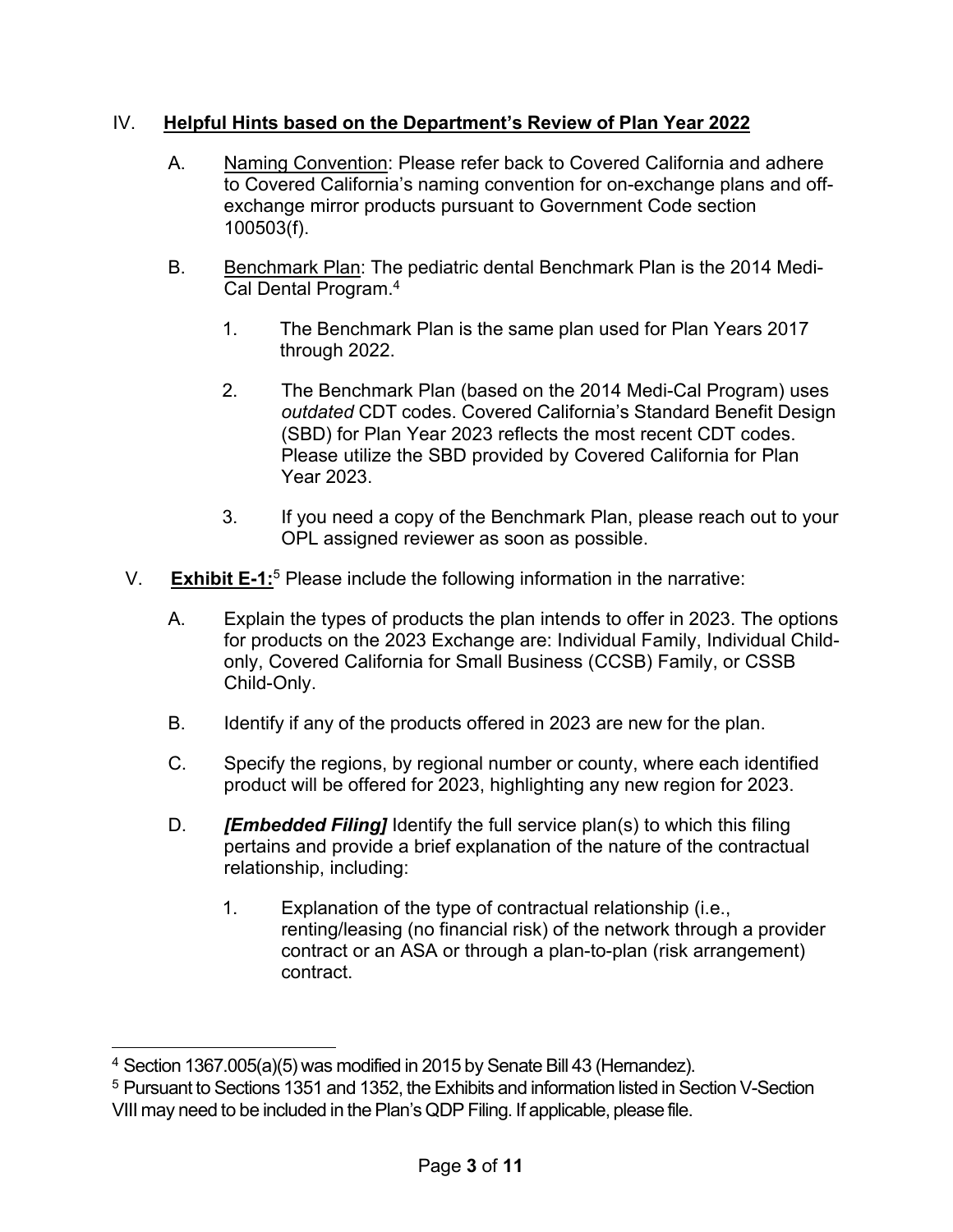- a. Explain whether this is a new or previously approved contractual relationship. If previously approved, provide the filing number.
- b. If the plan-to-plan agreement will be revised or updated (e.g., to include the Plan Year 2023 benefits), file the plan-toplan agreement(s) in a separate filing and cross-reference the QDP benefits Filing Number.
- 2. Explanation of whether any functions (i.e., utilization management, grievances and appeals, etc.) the plan will perform in whole or in part, on behalf of the QHP.

# E. **Identify the product(s) to which the filing pertains.**

- 1. Examples of products are: HMO, PPO, EPO
- 2. *[Embedded Filing]* In the Exhibit E-1, provide an affirmation the plan is licensed for the type of product utilized for the **QHP** filing. *See* Affirmation Section below.
	- a. For example, if the QHP is offering an EPO product, affirm the QDP is licensed to offer an EPO product.
	- b. If the plan cannot affirm (e.g., the Plan is not licensed for the type of product utilized in the QHP filing), describe the contractual relationship that allows the Plan to offer embedded dental products for the full service plan. For example, if the QHP is offering a group PPO product, explain how the Plan can offer embedded dental products if the QDP only is licensed for to offer an HMO product.
- 3. **Note:** File any network revisions in a separate Amendment or Material Modification, as required under the Act based on the change. *See* Section III(E) and the 2023 Networks Filing Checklist and Worksheet for QHP & QDP Plans (available on the Department's website).
- F. Confirm the plan has made all necessary changes to its EOC and other documents to ensure compliance with applicable legislative updates.6 Provide the relevant filing number(s).
- G. Evidence of Coverage (EOC): Provide the filing number for the EOC previously approved for use on the Exchange and explain whether the plan is making any changes.

<sup>&</sup>lt;sup>6</sup> Please refer to the All Plan Letter (APL) 21-025.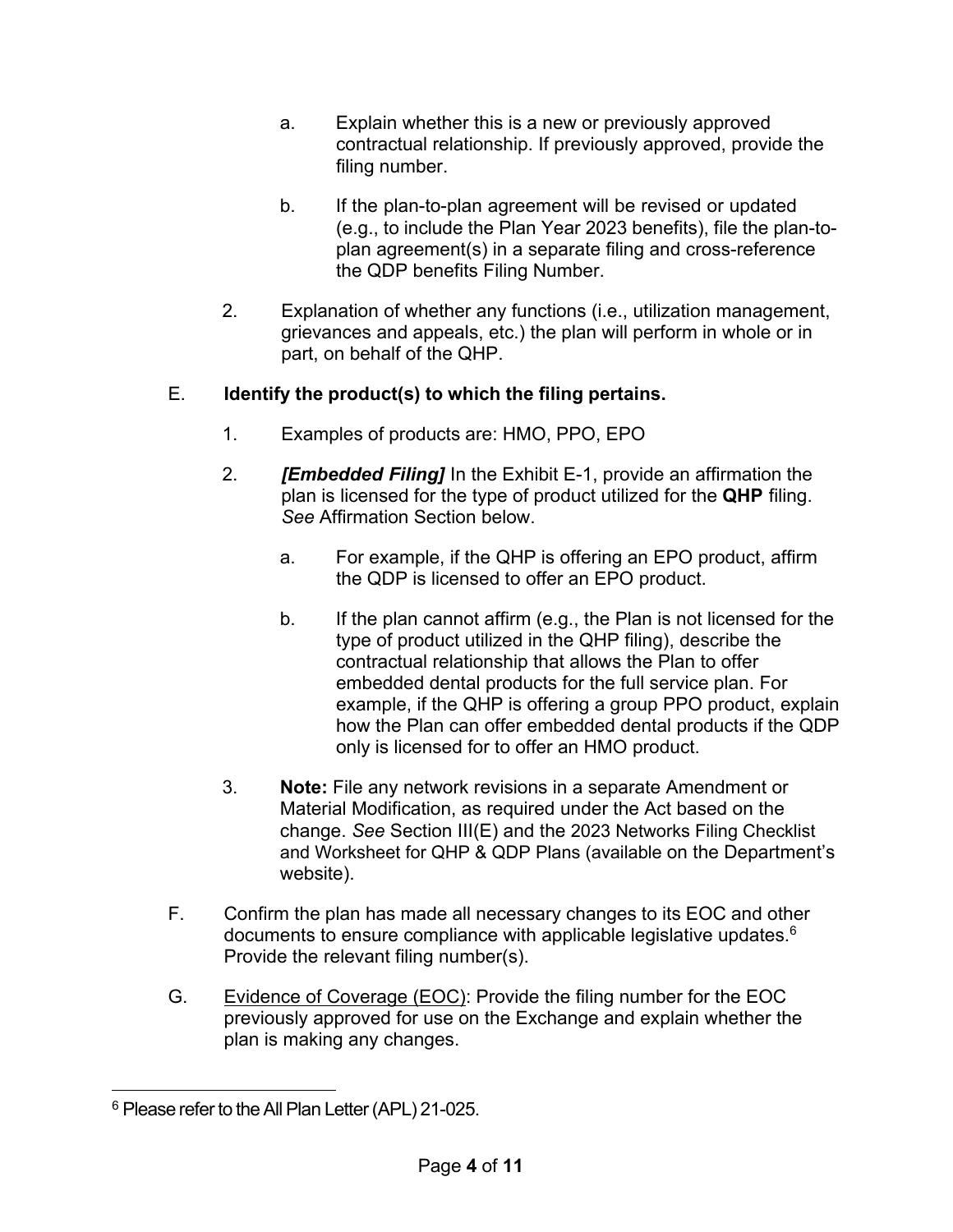- 1. Identify any changes to the EOC by page and section number(s). *See* Exhibit S, T, U Section for more information.
	- 2. *[Embedded Filing*] If the information on dental benefits is contained within the full service EOC (rather than through an attachment or addendum) file the portions of the EOC containing the pediatric dental information in the separate filing.
- H. **Schedule of Benefits (SOB):** Provide the filing number of the previously approved SOB. Identify any redlined changes made to the SOB previously approved for use on the Exchange by page and section number(s).
	- 1. Please note, changes are anticipated to a plan's previously approved 2022 SOB, because Covered California modeled its 2023 SBD on CDT-2022 by the American Dental Association and the 2022 SOB is based on the CDT-2021. *See* Exhibit S, T, U Section for more information.
	- 2. CDT codes: Covered California will base its SBD on the 2022 CDT codes in effect at the time of its Board approval (typically March) and will not require updates to the CDT codes when the American Dental Association releases its new and revised codes for 2023 (usually May/June). SOBs should mirror the CDT codes contained in Covered California's SBD for 2023.

### I. **Endnotes:**

- 1. Endnotes are not required to be duplicated word for word. However, the information contained in the SBD endnotes needs to be substantially similar and easily understandable for the plan's enrollees.
- 2. Provide the exhibit, page(s) and section number(s) in the SOB where the Covered California SBD endnotes are located within the QDP filing.
- 3. *[Embedded Filing]* Provide the page(s) and section(s) where the Covered California SBD endnotes are located within the QDP SOB or QHP SOB.
- J. Describe any changes to the plan's organizational charts, administrative capacity, delegation of functions, utilization management, quality assurance system, provider contracts, marketing, broker/solicitor agreements, fiscal solvency and/or grievance and appeals process regarding Covered California filings. Note the page and section number where the changes were made and file the applicable exhibit(s). Provide the filing number(s) of previously approved exhibits.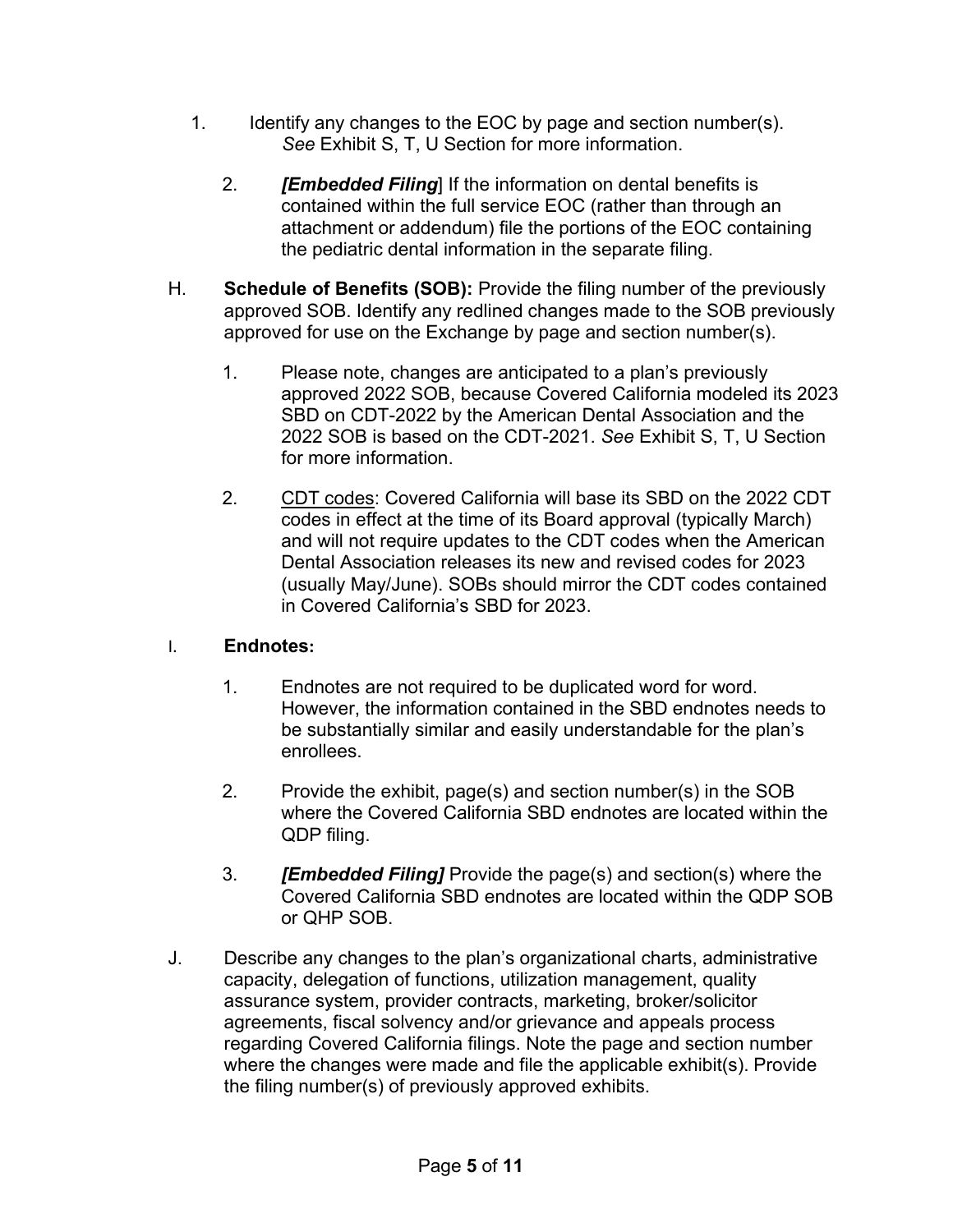K. **Confidentiality**: Note whether the plan will be applying for confidential treatment of any exhibits. If applicable, file a Request for Confidentiality and comply with Rule 1007.

# L. **Affirmation Section:**

- 1. Please file the affirmation section within the plan's Exhibit E-1.
- 2. For any differences from the Benchmark Plan for a SBD product in **a) CDT codes, b) limitations and exclusions and/or c) endnotes**, please include an affirmation that the differences lead the plan to offer a benefit that is identical or better than the benefits provided in the Benchmark Plan.7
	- a. The Department will accept a general affirmation from the plan (versus an affirmation per CDT code or per limitation or per endnote).
	- b. If the Department identifies additional revisions needed to the plan's a) CDT codes, b) limitations and exclusions and/or c) endnotes, during the course of the Department's review, the plan may need to provide a specific affirmation per a) CDT code, b) limitation and exclusion, and/or c) endnote.
	- c. During the course of the Department's review, the Department may need to ask follow up comments regarding the plan's a) CDT codes, b) limitations and exclusions and/or c) endnotes in addition to the Plan's affirmation.
- 3. *[Embedded Filings]* Only one EOC and one SOB for each filing type (i.e., HMO, PPO, and/or EPO) that is an SBD are required to be filed for embedded filings. If the product is a SBD, affirm the filed EOC and SOB will apply to all metal levels. If the product filed is for a non-SBD, e.g., an alternative, file all alternative EOCs and SOBs.
- 4. Affirm any anticipated change in the plan's enrollment for its Covered California products is less than 5% of the plan's total enrollment and would not have a material impact on the plan's financial position. Note: If the plan's anticipated enrollment is 5% or greater or the change in enrollment would have a material impact on the plan's financial position, the plan must submit as Exhibit HH two (2) years of financial projections and as Exhibit CC (Individual Contracts) and/or Exhibit DD (Group Contracts) two (2) years of

 $7$  The affirmation should make it clear the plan's description of benefits and cost share have an identical or better effect for the enrollee than the Benchmark Plan.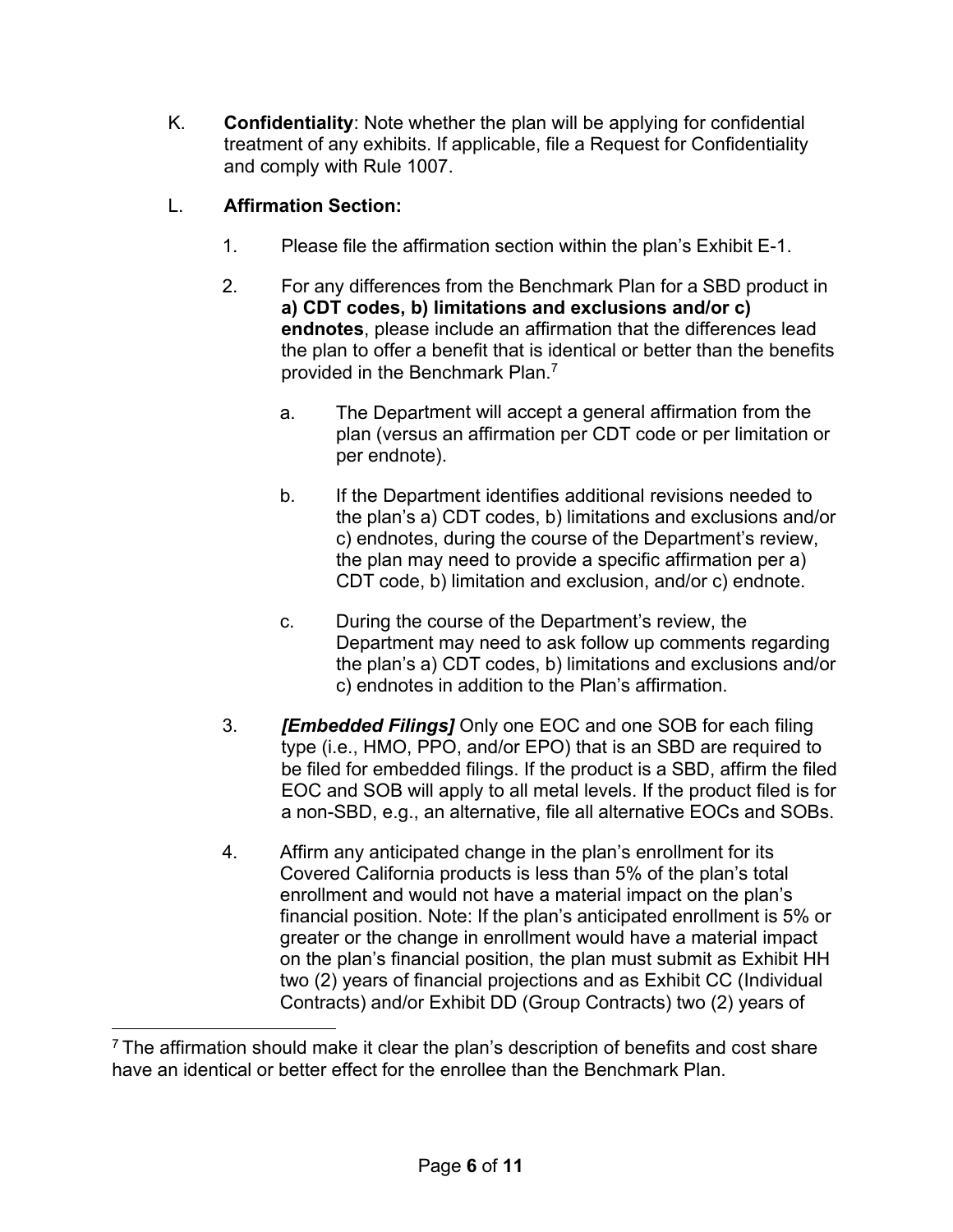enrollment projections. First year of projections should be prepared on a monthly basis and the second year on a quarterly basis.

# VI. **Summary of Dental Benefits and Coverage Disclosure Matrix (SDBC)**

A. Please refer to the statutory requirements in Health and Safety Code section 1363.04, and any Approved Pending Regulations which may be viewed at [https://wpso.dmhc.ca.gov/regulations/#3.](https://wpso.dmhc.ca.gov/regulations/#3)

### VII. **Product Design Exhibits:**

- A. *[Embedded Filings]* General Instructions:
	- 1. If plan's SBD dental benefits (EOC, CDT Codes, limitations and exclusions, SOB, and endnotes) are filed in a separate addendum from the contracted QHP, file only one addendum for each filing type (i.e., HMO, PPO, EPO, Catastrophic and AIAN)<sup>8</sup> and include the affirmation that the filed SBD dental benefits will apply to all metal levels. *See* Affirmative Section above.
		- a. For example, if the QDP has six HMO products and three PPO products, the QDP will only need to file four EOCs: a) one for the HMO products, b) one for the PPO products, (c) one for the AIAN benefits, and (d) one for catastrophic benefits.
	- 2. If plan's SBD dental benefits (EOC, CDT Codes, limitations and exclusions, SOB, and endnotes) are listed within a QHP's EOC (not a separate addendum), follow all information for embedded filings and additionally file an affirmation in the plan's QDP Exhibit E-1, stating that the dental benefits (EOC, limitations and exclusions, SOB, and endnotes) are identical across all metal levels for each filing type (HMO, PPO, EPO). *See* Affirmation Section above.
		- a. If the plan's SBD dental benefits (EOC, CDT Codes, limitations and exclusions, SOB, and endnotes) are not identical across all metal levels per product, please contact your assigned OPL reviewer.
	- 3. If the QDP SBD dental benefits are embedded in a QHP in two or more markets (Individual Family, CSSB Family, or CSSB Child-Only), file an affirmation for each market. *See* Affirmation Section above.

<sup>8</sup> Alaska Native/American Indian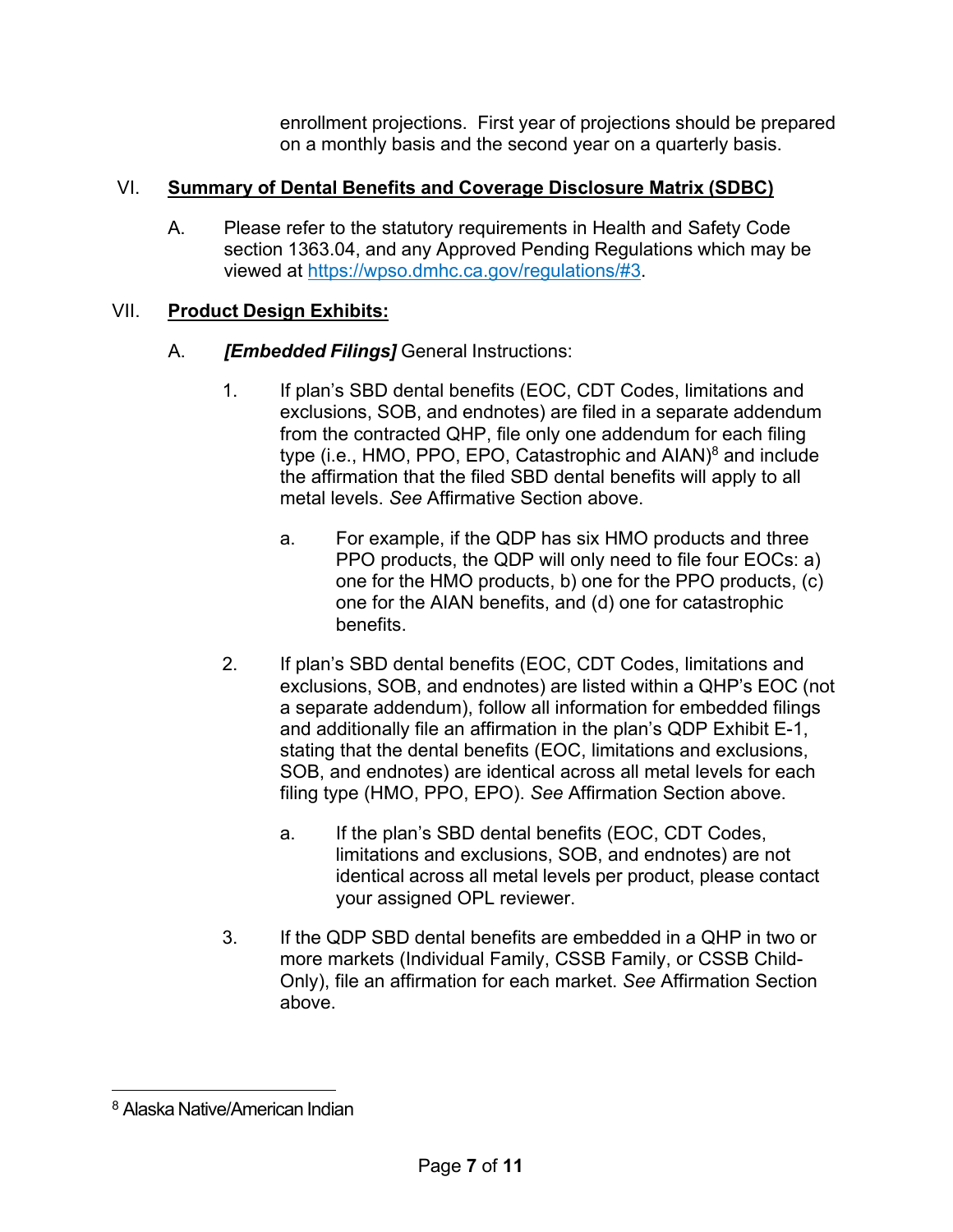- 4. If the dental benefits (EOC, CDT codes, limitations and exclusions, SOB, and endnotes) are not SBD, but rather an alternative benefit design, please contact your assigned OPL reviewer.
- B. **Exhibit S, Exhibit T:** (individual and group health care service plan contracts) may be required to be filed or revised. The plan is not required to file these Exhibits unless changes have been made to the previously approved documents utilized by the plan for its Covered California filings. Provide the filing number of previously approved contracts.
- C. **Exhibit U:** (EOC) All QDPs must comply with Covered California's SBDs and Covered California's naming convention pursuant to Government Code Section 100503(f) (if applicable). New and revised product designs must be filed (e.g., cost-sharing, EOCs, etc.).
	- 1. **Schedule of Benefits (SOB)**
		- a. **Copayment**: For efficiency and review of the Copay SOB, the Department recommends the plan follow the same order and text of CDT codes as listed in the 2023 Covered California Dental SBD. Note for Plan Year 2023, plans are not required to include CDT codes listed as "not covered" in the SBD for pediatric benefits.
		- b. **Coinsurance**: Plans are not required to file the list of CDT codes with associated text. However, following the SOB's CDT list and text, and inserting the plan's coinsurance amounts will expedite review. Plans must follow the Covered CA cost share listed in the SBD.
		- c. **CDT codes**: Plans must affirm the CDT codes have the identical or better effect than the Benchmark Plan. *See* Affirmation Section, above.
		- d. Include the top portion of the Covered California SBD matrix (i.e., waiting periods, out of pocket max, etc.) at the top of the plan's SOB.
		- e. *[Embedded Filings]* File a separate SOB for AI/AN benefit and catastrophic benefit. Rather than file separate SOBs for each metal level of AI/AN benefits, please affirm in the Exhibit E-1 that the AI/AN benefits and cost-share are identical across all metal levels. The eligibility section and explanation of the cost share for these two benefit designs should be contained in the full service health plan disclosure documents. Please work with your contracting full service plan to ensure this eligibility and cost sharing information is disclosed to the enrollees.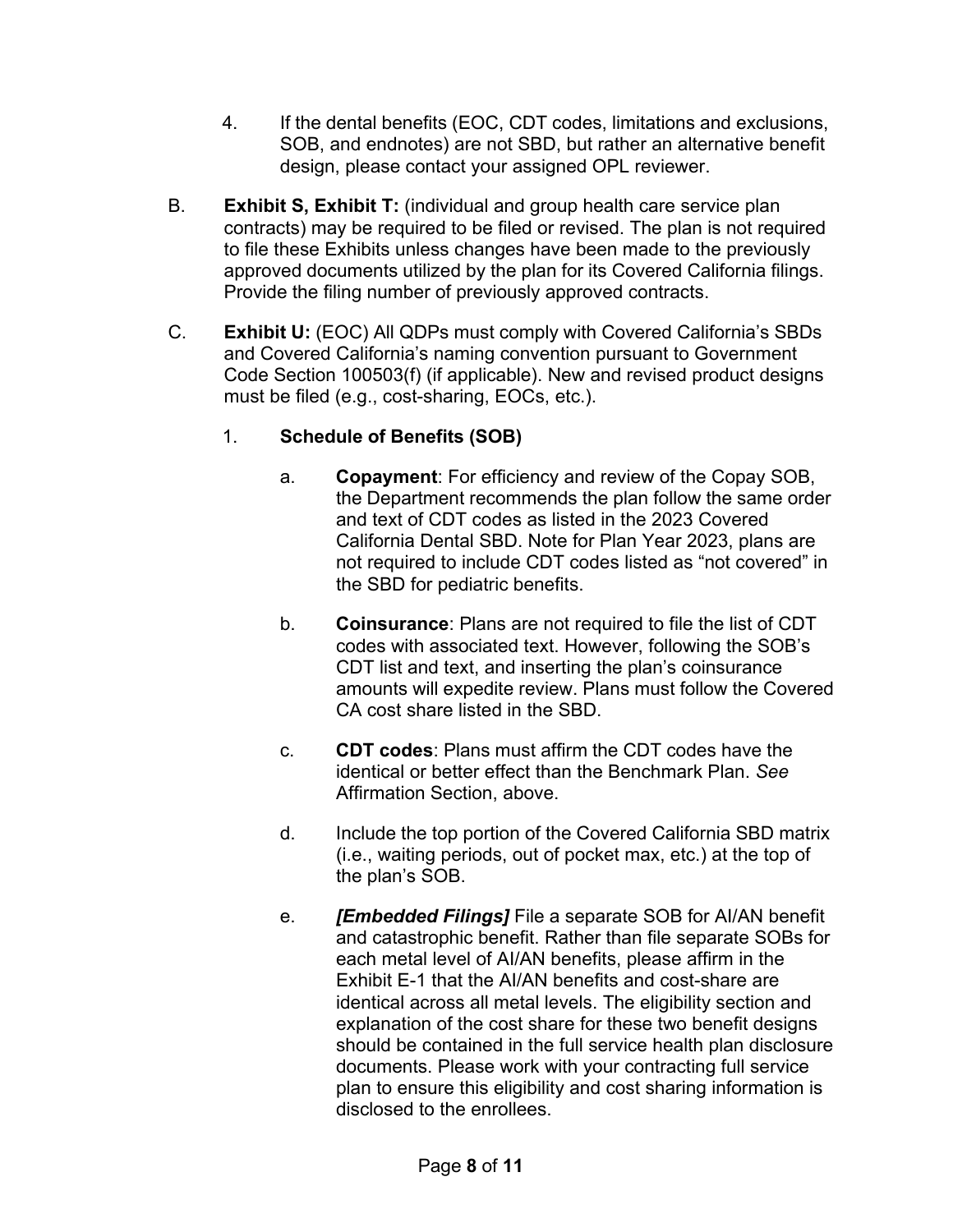- 2. **Limitations and Exclusions:** Please ensure the QDP's limitations and exclusions mirror the Benchmark Plan.
	- a. If plan's limitations and exclusions deviate from the Benchmark Plan, to ensure compliance with the Act, the plan must *affirm* the limitations and exclusions have an identical or better effect upon the enrollee's coverage than the Benchmark Plan. *See* Affirmation Section above.
	- b. The format in the Benchmark Plan lists the limitation and exclusions by CDT codes.
	- c. For each limitation and exclusion, include the corresponding CDT code.
		- i. If the plan wishes to not include the CDT codes in its published documents, include the corresponding CDT code in parentheses or brackets for Departmental review.
		- ii. Many plans have chosen to add the limitations and exclusions to the copay schedule by developing a chart. *See* Attachment.
		- iii. If the plan chooses not to utilize a limitation and exclusion chart, but instead lists the limitations and exclusions per service in another format, the plan will still need to include the corresponding CDT codes for Departmental review.
- 3. **Endnotes:** Incorporate the endnotes provided by Covered California into the plan's SOB.
	- a. Endnotes do not need to be word for word, but in order to be in compliance with the Act, the plan must *affirm* the plan's endnotes have an identical or a better effect for enrollee's coverage as Covered California's endnotes. *See* Affirmation Section above.
- VIII. **Other Relevant Exhibits:** These exhibits may be required to be filed or revised. The plan is not required to file these exhibits unless changes have been made to the *previously approved documents utilized by the plan for its Covered California filings*.
	- A. *[Standalone Filing]* Exhibit I-9: Please file the Renewal Notice using the Covered CA Template.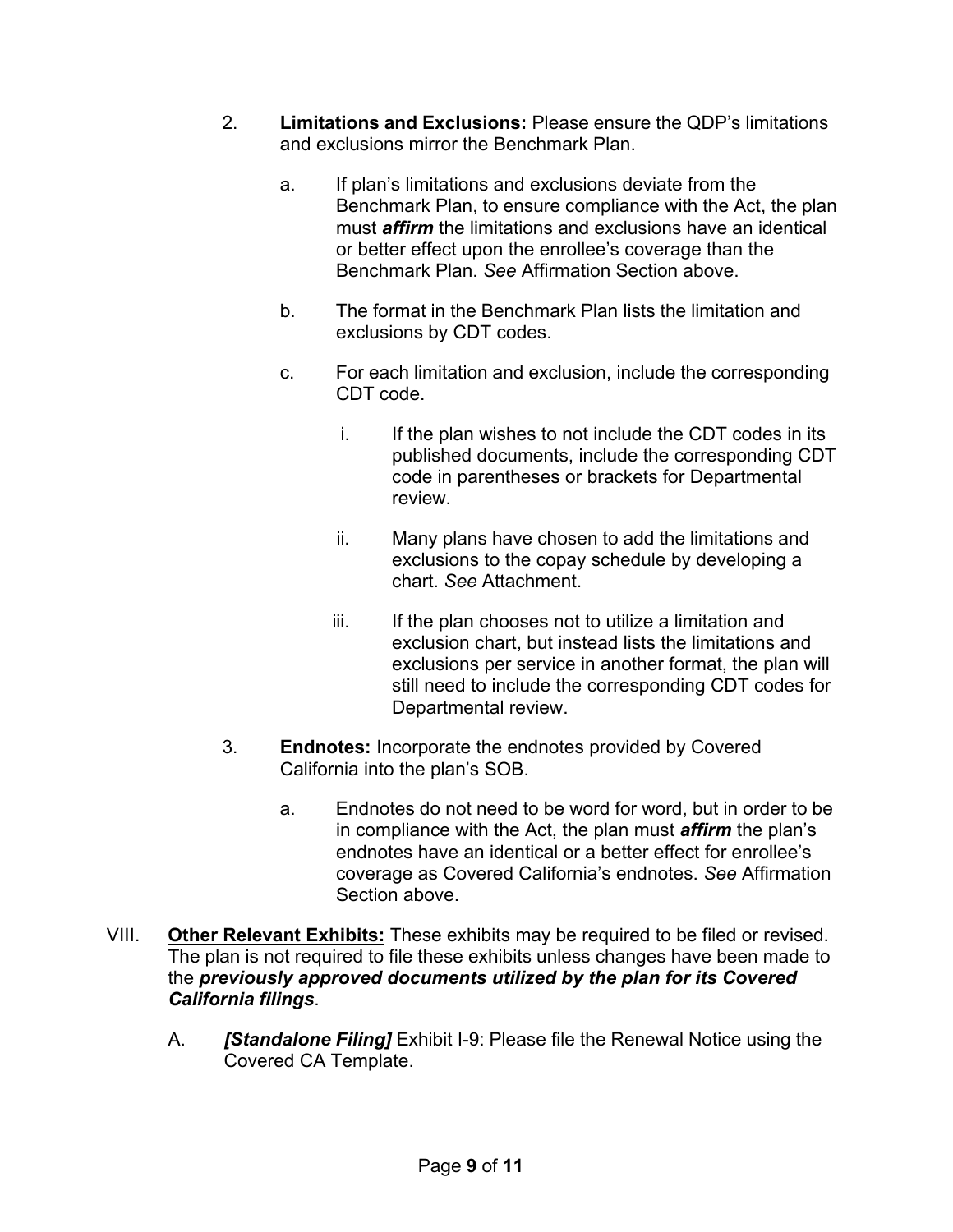- B. *[Standalone Filing]* Exhibit FF-4: *See* Actuarial Value Verification Section below.
- C. Exhibit H and Exhibit I: File in the separate Network Filing, if required by the 2023 Networks Filing Checklist and Worksheet for QHP & QDP Plans.
- D. *[Embedded Filing]* Exhibit N-1 or P-5: Administrative service agreements (ASA) for administrative services **or plan-to-plan agreements related to Covered California products.** If no change to the previously approved contracts, please indicate that in Exhibit E-1. Provide the filing numbers for the previously approved ASA or plan-to-plan contract. If there are changes to the Exhibit N-1 or P-5, please file in a separate filing referencing the benefit filing.
	- 1. *[Embedded Filing]* File as a P-5 a plan-to-plan contract where the dental plan is at financial risk.
	- 2. *[Embedded Filing]* File an Exhibit N-1 when the dental plan is not at financial risk, i.e., renting the network.
- E. Exhibit P and Exhibit Q: individual or group dental plan contracts. *[Embedded Filing]* Dental plans that contract with QHPs to offer EHB dental benefits should work with their QHP regarding the separate Off-Exchange mirror filing.<sup>9</sup>
- F. *[Embedded Filing]* Summary of Benefits and Coverage (SBC): The Individual Silver SBC will be filed in the QHP Filing. Do not file a SBC in the dental filing.

# IX. **Actuarial Value Verification**

- A. *[Only Standalone Filing]* Actuarial Value Calculation Exhibit FF-4: Please file the following documents as Exhibit FF-4. The documents are located on CMS QHP certification website under Application Materials -> Plans & Benefits -> Application Resources.
	- 1. PYXX SADP Actuarial Value Supporting Documentation & Justification
	- 2. PYXX SADP Description of EHB Allocation

<sup>&</sup>lt;sup>9</sup> For additional information regarding QHP off-exchange mirrored filing requirements, please see the Plan Year 2023 Checklist for Non-Grandfathered Individual and Small Group Market Product(s) Off of the California Health Benefits Exchange.